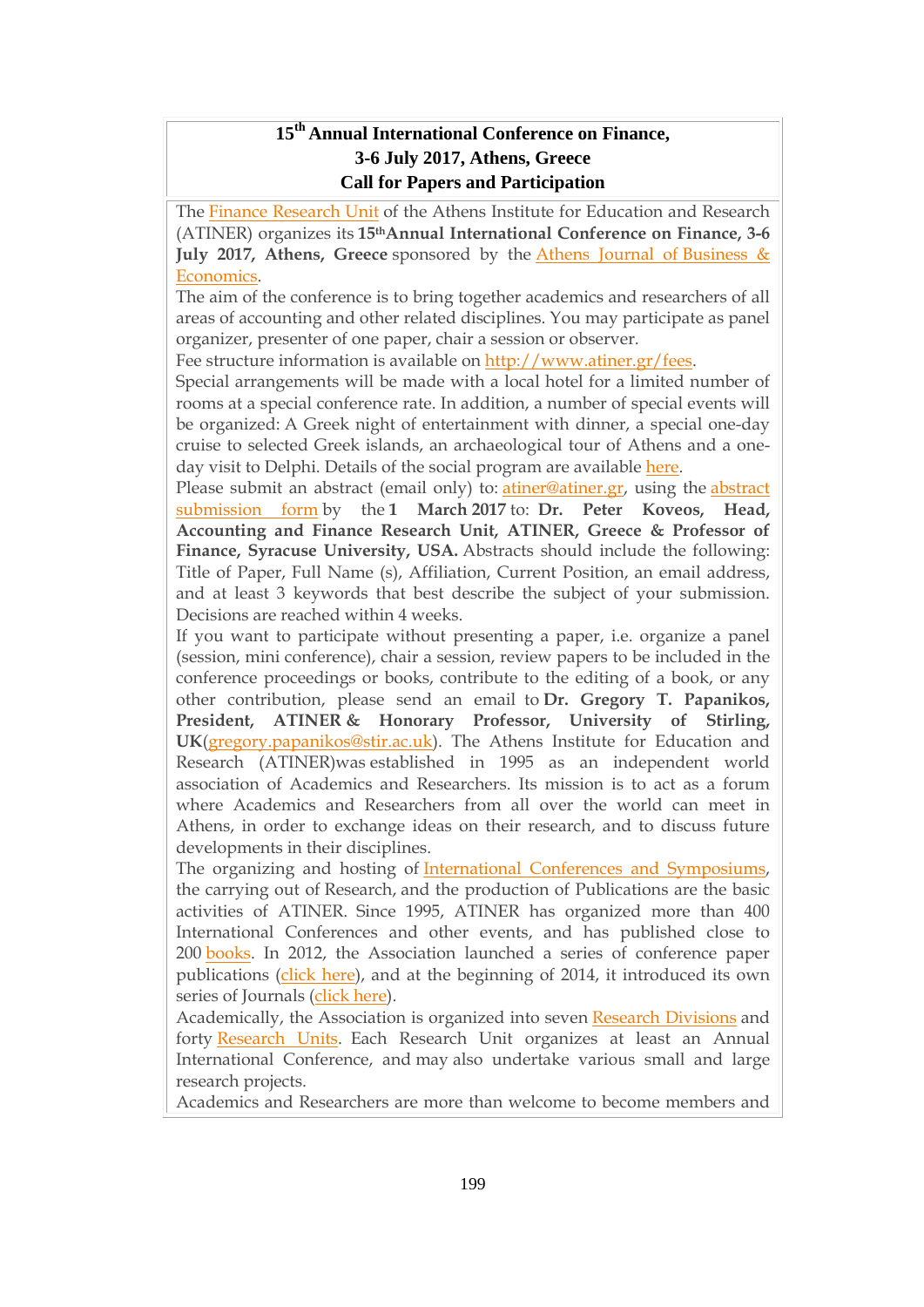to contribute to ATINER's objectives. If you would like to become a member, please download the relevant form [\(membership](http://www.atiner.gr/docs/MEMBER_FORM.doc) form). For more information on how to become a member, please send an email to: **[info@atiner.gr.](mailto:info@atiner.gr)**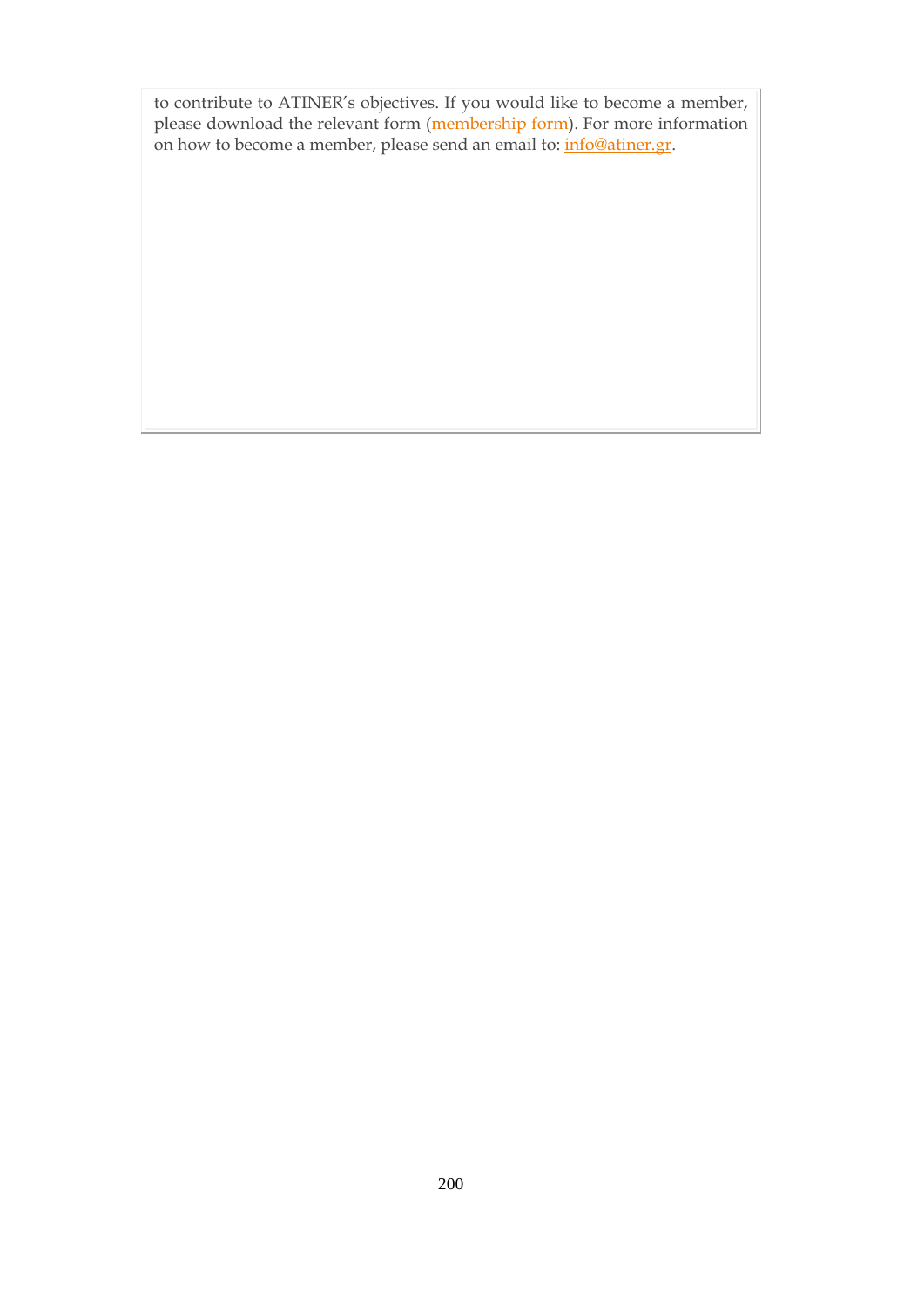# **15 th Annual International Conference on Accounting, 3-6 July 2017, Athens, Greece Call for Papers and Participation**

The [Accounting](http://www.atiner.gr/ACCOUNTING-UNIT) Research Unit of the Athens Institute for Education and Research (ATINER) organizes its **15thAnnual International Conference on Accounting, 3-6 July 2017, Athens, Greece** sponsored by the Athens [Journal](http://www.athensjournals.gr/ajbe) of Business & [Economics.](http://www.athensjournals.gr/ajbe)

The aim of the conference is to bring together academics and researchers of all areas of accounting and other related disciplines. You may participate as panel organizer, presenter of one paper, chair a session or observer.

Fee structure information is available on [http://www.atiner.gr/fees.](http://www.atiner.gr/fees)

Special arrangements will be made with a local hotel for a limited number of rooms at a special conference rate. In addition, a number of special events will be organized: A Greek night of entertainment with dinner, a special one-day cruise to selected Greek islands, an archaeological tour of Athens and a oneday visit to Delphi. Details of the social program are available [here.](http://www.atiner.gr/social-program)

Please submit an abstract (email only) to: [atiner@atiner.gr,](mailto:atiner@atiner.gr) using the [abstract](http://www.atiner.gr/2017/FORM-ACC.doc) [submission](http://www.atiner.gr/2017/FORM-ACC.doc) form by the **1 March 2017** to: **Dr. Peter Koveos, Head, Accounting and Finance Research Unit, ATINER, Greece & Professor of Finance, Syracuse University, USA.** Abstracts should include the following: Title of Paper, Full Name (s), Affiliation, Current Position, an email address, and at least 3 keywords that best describe the subject of your submission. Decisions are reached within 4 weeks.

If you want to participate without presenting a paper, i.e. organize a panel (session, mini conference), chair a session, review papers to be included in the conference proceedings or books, contribute to the editing of a book, or any other contribution, please send an email to **Dr. Gregory T. Papanikos, President, ATINER & Honorary Professor, University of Stirling, UK**[\(gregory.papanikos@stir.ac.uk\)](mailto:gregory.papanikos@stir.ac.uk).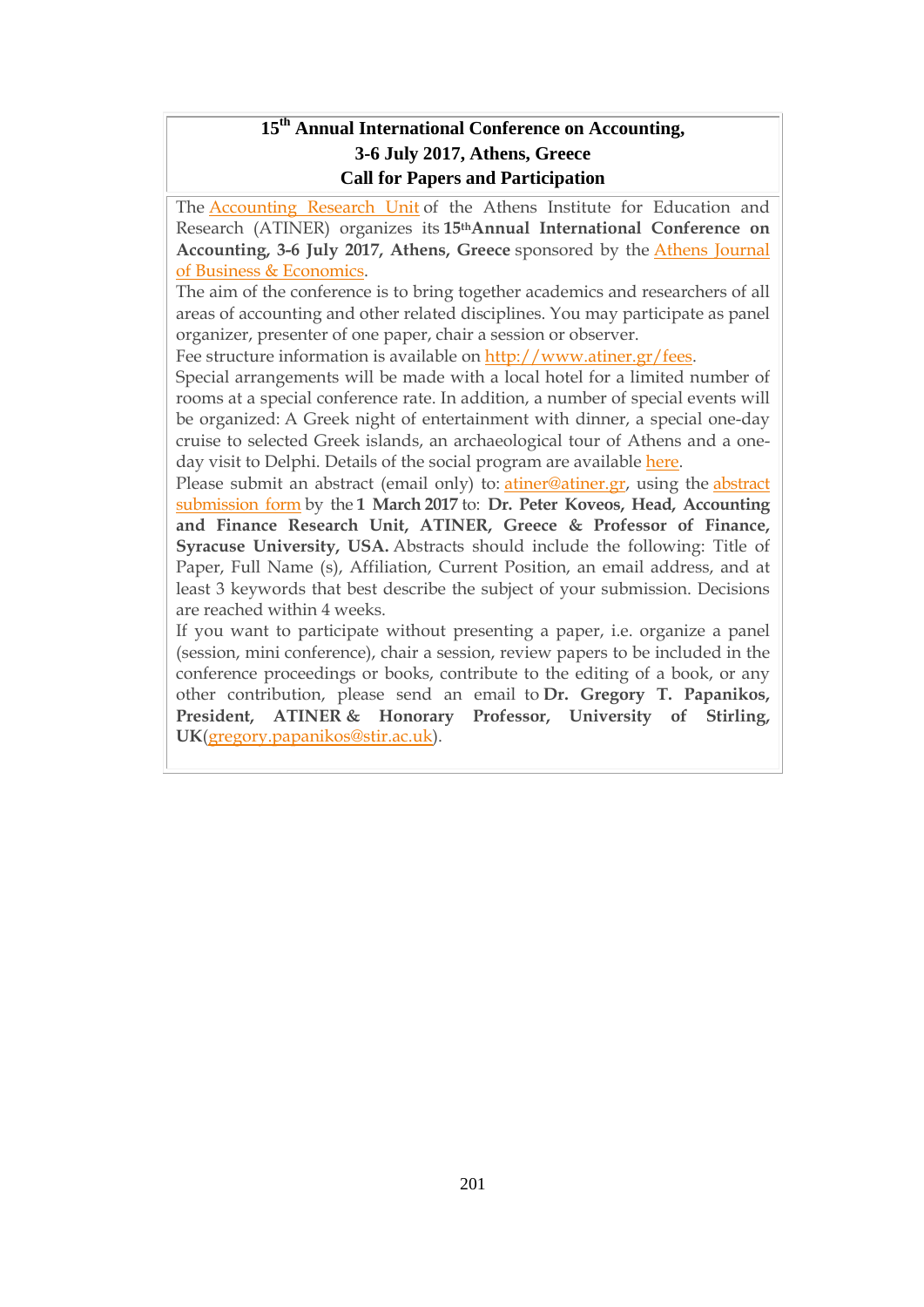## **15 th Annual International Conference on Politics, 12-15 June 2017, Athens, Greece Call for Papers and Participation**

The Politics & [International](http://www.atiner.gr/docs/POLITICS_UNIT.htm) Affairs Research Unit of the **Athens Institute for Education and Research** (ATINER) will hold its **15th Annual International Conference on Politics, 12-15 June 2017, Athens, Greece** sponsored by the Athens Journal of Social [Sciences.](http://www.athensjournals.gr/ajss)

The aim of the conference is to bring together academics, researchers and professionals in private and public organizations and governments of Politics and International Affairs and other related disciplines. You may participate as panel organizer, presenter of one paper, chair of a session or observer. Fee structure information is available on [http://www.atiner.gr/fees.](http://www.atiner.gr/fees)

Special arrangements will be made with a local hotel for a limited number of rooms at a special conference rate. In addition, a number of special events will be organized: A Greek night of entertainment with dinner, a special one-day cruise to selected Greek islands, an archaeological tour of Athens and a oneday visit to Delphi. Details of the social program are available [here.](http://www.atiner.gr/social-program)

Please submit an abstract (email only) to: [atiner@atiner.gr,](mailto:atiner@atiner.gr) using the [abstract](http://www.atiner.gr/2017/FORM-POL.doc) [submission](http://www.atiner.gr/2017/FORM-POL.doc) form by the **15 April 2017** to: **Dr. Bettina Koch, Head, [Politics](http://www.atiner.gr/politics-unit) & [International](http://www.atiner.gr/politics-unit) Affairs Research Unit, ATINER & Associate Professor of Political Science, Virginia Polytechnic Institute and State University, USA**. Please include: Title of Paper, Full Name (s), Current Position, Institutional Affiliation, an email address and at least 3 keywords that best describe the subject of your submission. **Decisions will be reached within four weeks of your submission.**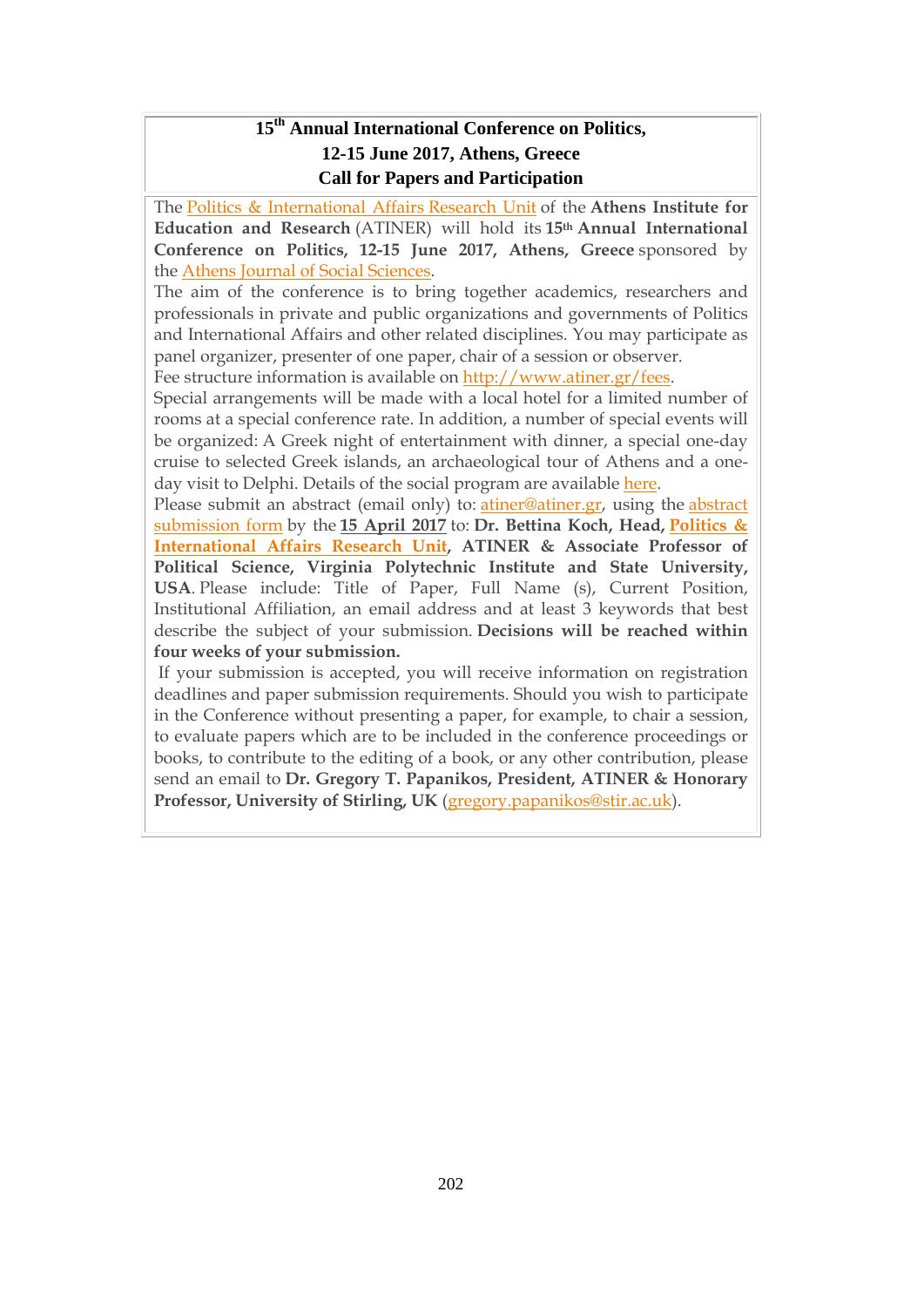# **15 th Annual International Conference on Marketing, 26-29 June 2017, Athens, Greece Call for Papers and Participation**

The [Marketing](http://www.atiner.gr/docs/MARKETING_UNIT.htm) Research Unit of the Athens Institute for Education and Research (ATINER) will hold its **15thAnnual International Conference on Marketing, 26-29 June 2017, Athens, Greece** sponsored by the **Athens [Journal](http://www.athensjournals.gr/ajbe) of Business & [Economics](http://www.athensjournals.gr/ajbe)**. The conference is organized in parallel with the other conferences of the Business & Law Research Division of ATINER. You may participate as panel organizer, presenter of one paper, chair a session or observer.

Fee structure information is available on [http://www.atiner.gr/fees.](http://www.atiner.gr/fees)

Special arrangements will be made with a local hotel for a limited number of rooms at a special conference rate. In addition, a number of special events will be organized: A Greek night of entertainment with dinner, a special one-day cruise to selected Greek islands, an archaeological tour of Athens and a oneday visit to Delphi. Details of the social program are available [here.](http://www.atiner.gr/social-program)

Please submit an abstract (email only) to: [atiner@atiner.gr,](mailto:atiner@atiner.gr) using the [abstract](http://www.atiner.gr/2016/FORM-MKT.doc) [submission](http://www.atiner.gr/2016/FORM-MKT.doc) form by the **24 April 2017** to: **Dr. Cleopatra Veloutsou, Head, [Marketing](http://www.atiner.gr/docs/MARKETING_UNIT.htm) Research Unit, ATINER & Senior Lecturer in Marketing, University of Glasgow**. Decisions are reached within 4 weeks.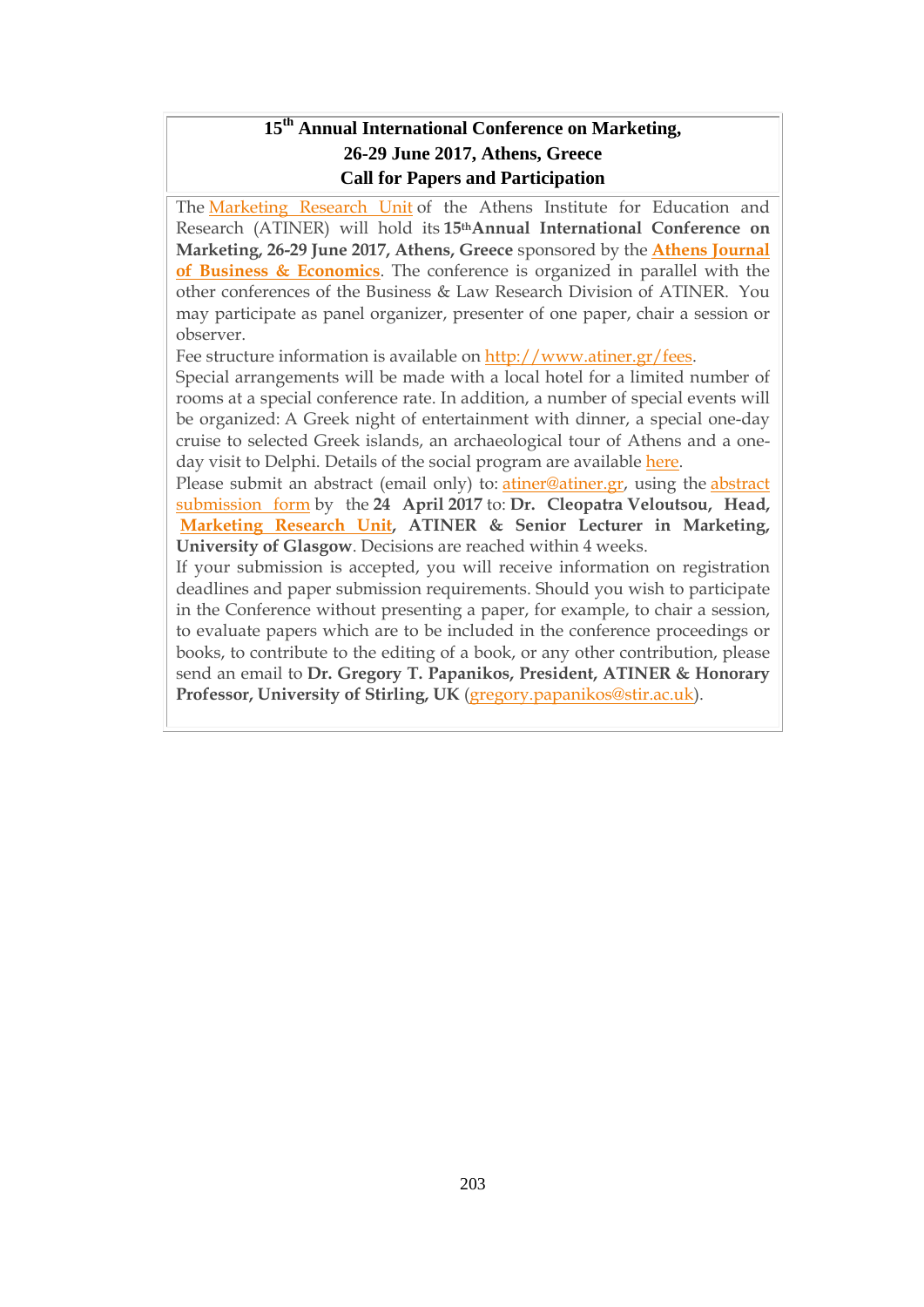#### **15th Annual International Conference on Management, 26-29 June 2017, Athens, Greece Call for Papers and Participation**

The [Management](http://www.atiner.gr/docs/MANAGEMENT_UNIT.htm) Research Unit of the Athens Institute for Education and Research (ATINER) will hold its **15th Annual International Conference on Management, 26-29 June 2017, Athens, Greece sponsored by th[eAthens](http://www.athensjournals.gr/ajbe) Journal of Business & [Economics](http://www.athensjournals.gr/ajbe)**. The conference is organized in parallel with the other conferences of the Business & Law Research Division of ATINER. You may participate as panel organizer, presenter of one paper, chair a session or observer.

Fee structure information is available on [http://www.atiner.gr/fees.](http://www.atiner.gr/fees)

Special arrangements will be made with a local hotel for a limited number of rooms at a special conference rate. In addition, a number of special events will be organized: A Greek night of entertainment with dinner, a special one-day cruise to selected Greek islands, an archaeological tour of Athens and a oneday visit to Delphi. Details of the social program are available [here.](http://www.atiner.gr/social-program)

Please submit an abstract (email only) to: [atiner@atiner.gr,](mailto:atiner@atiner.gr) using the [abstract](http://www.atiner.gr/2017/FORM-MGT.doc) [submission](http://www.atiner.gr/2017/FORM-MGT.doc) form by the **24 April 2017** to: **Dr. Sharon Claire Bolton, Head, [Management](http://www.atiner.gr/docs/MANAGEMENT_UNIT.htm) Research Unit, ATINER & Dean, The Management School, University of Stirling, Scotland.** Please include: Title of Paper, Full Name (s), Current Position, Institutional Affiliation, an email address and at least 3 keywords that best describe the subject of your submission. Decisions are reached within 4 weeks.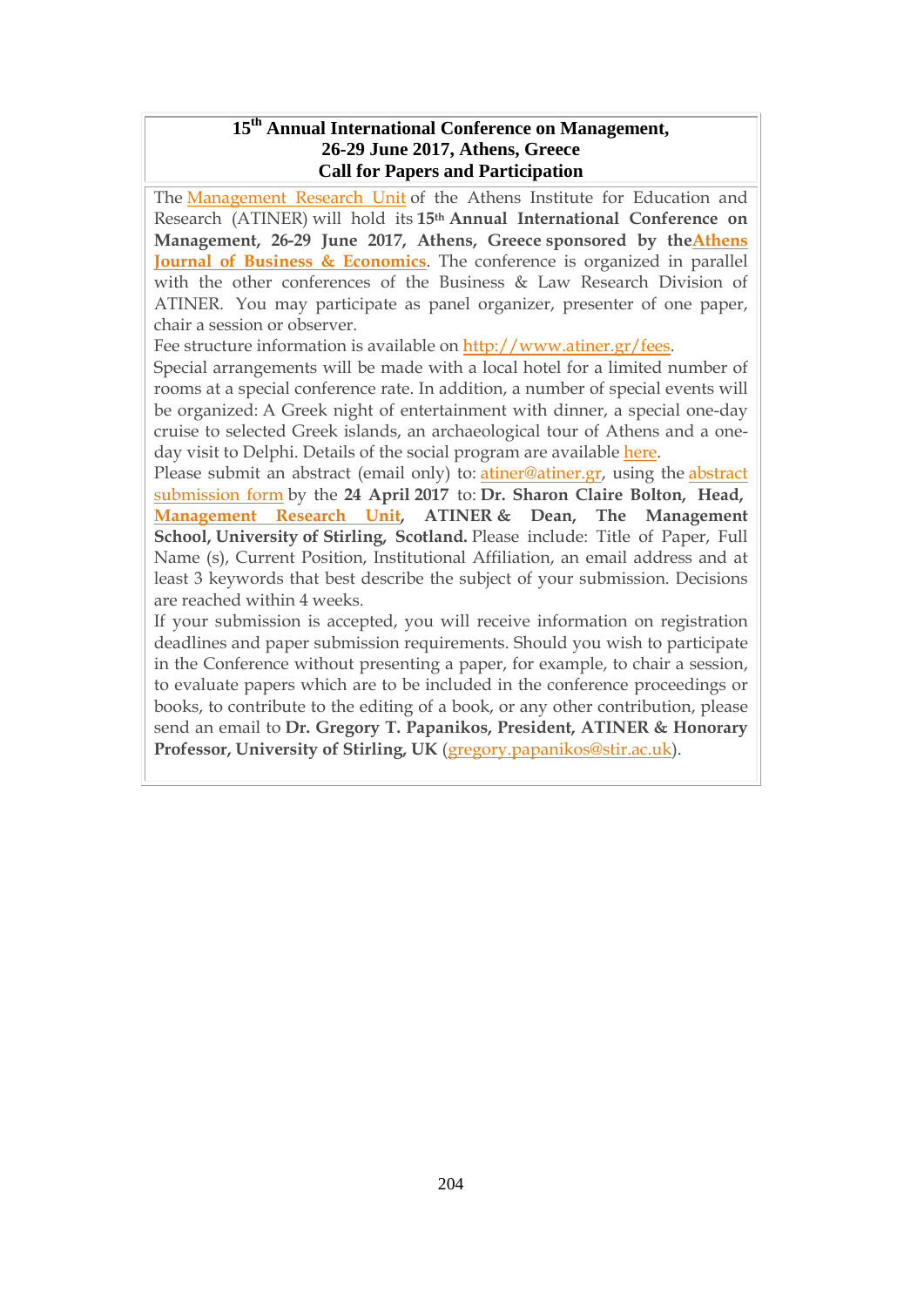## **14 th Annual International Conference on Law, 10-13 July, 2017 Call for Papers and Participation**

The Law [Research](http://www.atiner.gr/docs/LAW_UNIT.htm) Unit of the Athens Institute for Education and Research (ATINER), will hold its **14th Annual International Conference on Law, 10-13 July, 2017** sponsored by the Athens [Journal](http://www.athensjournals.gr/ajl) of Law.

The aim of the conference is to bring together academics and researchers from all areas of law and other related disciplines. You may participate as panel organizer, presenter of one paper, chair a session or observer.

Fee structure information is available on [http://www.atiner.gr/fees.](http://www.atiner.gr/fees)

Special arrangements will be made with a local hotel for a limited number of rooms at a special conference rate. In addition, a number of special events will be organized: A Greek night of entertainment with dinner, a special one-day cruise to selected Greek islands, an archaeological tour of Athens and a oneday visit to Delphi. Details of the social program are available [here.](http://www.atiner.gr/social-program)

Please submit an abstract (email only) to: [atiner@atiner.gr,](mailto:atiner@atiner.gr) using the [abstract](http://www.atiner.gr/2017/FORM-LAW.doc) [submission](http://www.atiner.gr/2017/FORM-LAW.doc) form by the **8 May 2017** to: **Dr. David A. Frenkel, LL.D., Head, Law [Research](http://www.atiner.gr/docs/LAW_UNIT.htm) Unit, ATINER & Emeritus Professor, Guilford Glazer Faculty of Business and Management, Ben-Gurion University of the Negev, Beer-Sheva, and School of Law, Carmel Academic Centre, Haifa, Israel**. Please include: Title of Paper, Full Name (s), Current Position, Institutional Affiliation, an email address and at least 3 keywords that best describe the subject of your submission. Decisions are reached within 4 weeks.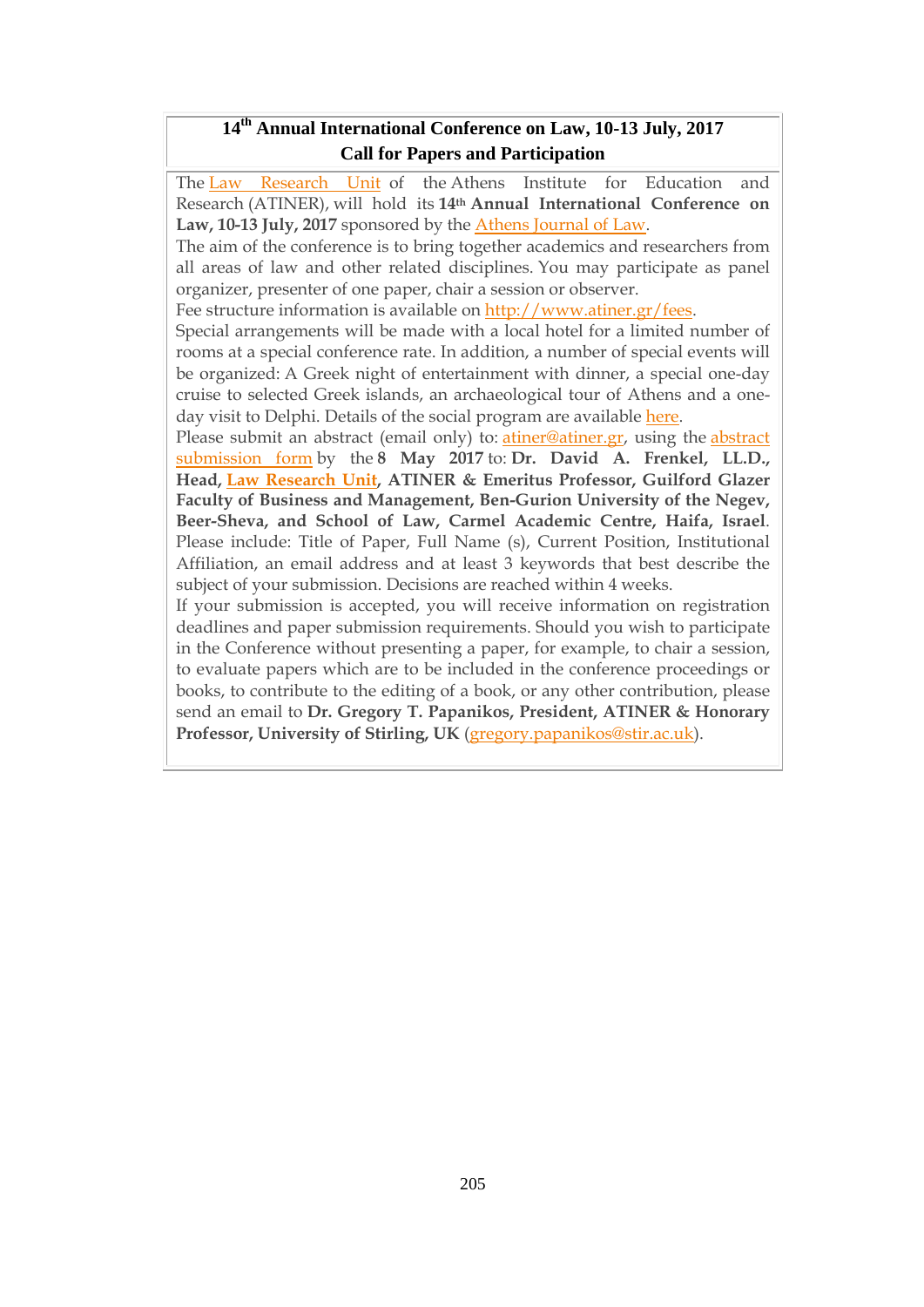# **12th Annual International Symposium on Economic Theory, Policy and Applications, 22-25 July 2017, Athens, Greece Call for Papers and Participation**

The [Economics](http://www.atiner.gr/docs/ECONOMICS_UNIT.htm) Research Unit of the Athens Institute for Education and Research (ATINER), will hold its12th Annual [International](http://www.atiner.gr/economics) Symposium on Economic Theory, Policy and [Applications,](http://www.atiner.gr/economics) 22-25 May 2017, Athens, [Greece](http://www.atiner.gr/economics) sponsored by the Athens Journal of Business & [Economics.](http://www.athensjournals.gr/ajbe) The aim of the conference is to bring together academics and researchers of all areas of economics and other related disciplines. Sessions will be organized along the lines of the Journal of Economic Literature Classification Index (Please link to AEA webpage for subtopics): General [Economics](http://www.aeaweb.org/jel/jel_class_system.php#A#A) and Teaching History of Economic Thought, [Methodology,](http://www.aeaweb.org/jel/jel_class_system.php#B#B) and Heterodox [Approaches](http://www.aeaweb.org/jel/jel_class_system.php#B#B) [Mathematical](http://www.aeaweb.org/jel/jel_class_system.php#C#C) and Quantitative Methods [Microeconomics](http://www.aeaweb.org/jel/jel_class_system.php#D#D) [Macroeconomics](http://www.aeaweb.org/jel/jel_class_system.php#E#E) and Monetary Economics **[International](http://www.aeaweb.org/jel/jel_class_system.php#F#F) Economics** Financial [Economics](http://www.aeaweb.org/jel/jel_class_system.php#G#G) Public [Economics](http://www.aeaweb.org/jel/jel_class_system.php#H#H) Health, [Education,](http://www.aeaweb.org/jel/jel_class_system.php#I#I) and Welfare Labor and [Demographic](http://www.aeaweb.org/jel/jel_class_system.php#J#J) Economics Law and [Economics](http://www.aeaweb.org/jel/jel_class_system.php#K#K) **Industrial [Organization](http://www.aeaweb.org/jel/jel_class_system.php#L#L)** Business [Administration](http://www.aeaweb.org/jel/jel_class_system.php#M#M) and Business Economics; Marketing; [Accounting](http://www.aeaweb.org/jel/jel_class_system.php#M#M) **[Economic](http://www.aeaweb.org/jel/jel_class_system.php#N#N) History** Economic [Development,](http://www.aeaweb.org/jel/jel_class_system.php#O#O) Technological Change, and Growth [Economic](http://www.aeaweb.org/jel/jel_class_system.php#P#P) Systems Agricultural and Natural Resource Economics; [Environmental](http://www.aeaweb.org/jel/jel_class_system.php#Q#Q) and Ecological [Economics](http://www.aeaweb.org/jel/jel_class_system.php#Q#Q) Urban, Rural, and Regional [Economics](http://www.aeaweb.org/jel/jel_class_system.php#R#R) **[Miscellaneous](http://www.aeaweb.org/jel/jel_class_system.php#Y#Y) Categories Other [Special](http://www.aeaweb.org/jel/jel_class_system.php#Z#Z) Topics** You may participate as panel organizer, presenter of one paper, chair a session or observer. Fee structure information is available on [http://www.atiner.gr/fees.](http://www.atiner.gr/fees) Special arrangements will be made with a local hotel for a limited number of rooms at a special conference rate. In addition, a number of special events will be organized: A Greek night of entertainment with dinner, a special one-day cruise to selected Greek islands, an archaeological tour of Athens and a oneday visit to Delphi. Details of the social program are available [here.](http://www.atiner.gr/social-program) Please submit an abstract (email only) to: [atiner@atiner.gr,](mailto:atiner@atiner.gr) using the [abstract](http://www.atiner.gr/2017/FORM-ECO.doc) [submission](http://www.atiner.gr/2017/FORM-ECO.doc) form by the **1 April 2017** to: **Dr. Chris Sakellariou, Vice President of Administration and Finance, ATINER & Associate Professor of Economics, Nanyang Technological University, Singapore** or **Dr. John**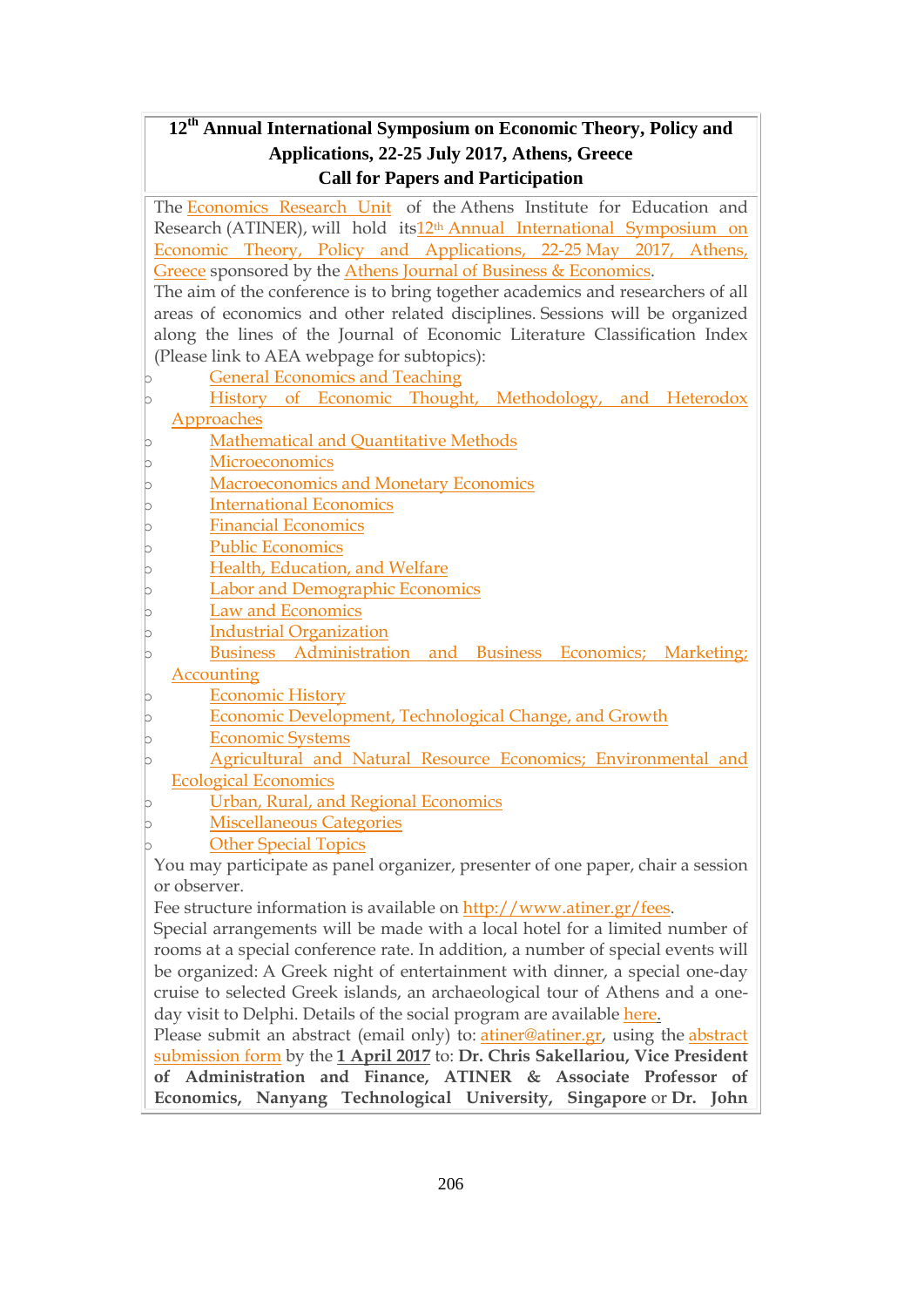**Roufagalas, Head, [Economics](http://www.atiner.gr/docs/ECONOMICS_UNIT.htm) Research Unit, ATINER & Professor, Troy University, USA**. Please include: Title of Paper, Full Name (s), Current Position, Institutional Affiliation, an email address and at least 3 keywords that best describe the subject of your submission. Decisions are reached within 4 weeks.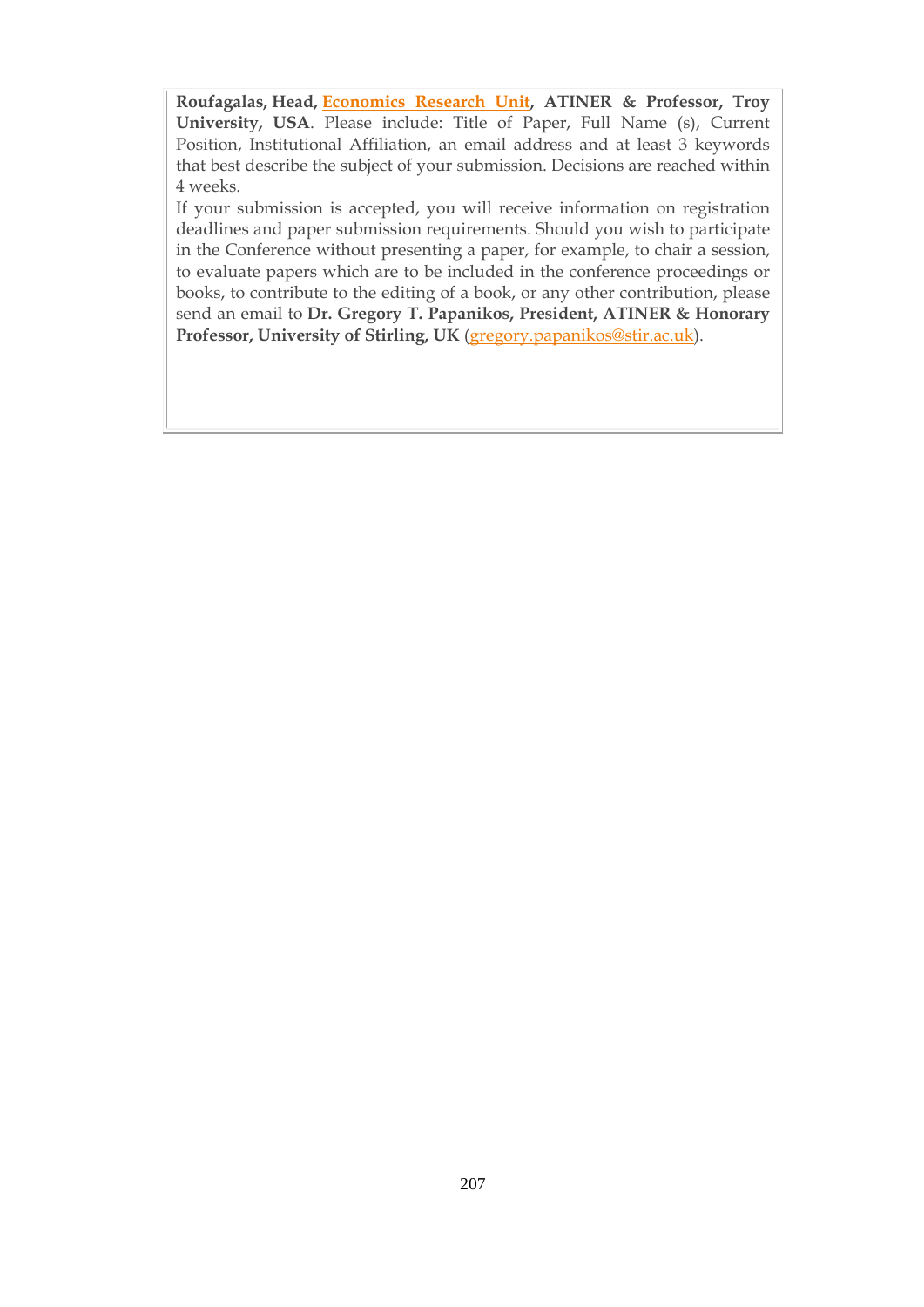# **14th Annual International Conference on SΜΕs, Entrepreneurship and Innovation: Management – Marketing – Economic - Social Aspects, 24-27 July 2017, Athens, Greece Call for Papers and Participation**

The Athens Institute for Education and Research (ATINER), will hold its **14th Annual International Conference on SΜΕs, Entrepreneurship and Innovation: Management – Marketing – Economic – Social Aspects, 24-27 July 2017, Athens, Greece** sponsored by the Athens Journal of [Business](http://www.athensjournals.gr/ajbe) & [Economics.](http://www.athensjournals.gr/ajbe)

The aim of the conference is to bring together academics and researchers of all areas of Business, Economics, Management, Marketing, Accounting, Finance, Human Resources, MIS and Law, Entrepreneurship, Innovation, Technology and Industrial Dynamics and Structures. You may participate as panel organizer, presenter of one paper, chair a session or observer.

Fee structure information is available on [http://www.atiner.gr/fees.](http://www.atiner.gr/fees)

Special arrangements will be made with a local hotel for a limited number of rooms at a special conference rate. In addition, a number of special events will be organized: A Greek night of entertainment with dinner, a special one-day cruise to selected Greek islands, an archaeological tour of Athens and a oneday visit to Delphi. Details of the social program are available [here.](http://www.atiner.gr/social-program)

Please submit an abstract (email only) to: [atiner@atiner.gr,](mailto:atiner@atiner.gr) using the [abstract](http://www.atiner.gr/2017/FORM-SME.doc) [submission](http://www.atiner.gr/2017/FORM-SME.doc) form by the **22 May 2017** to: **Dr. Peter Yannopoulos, Vice President of Global Communications, ATINER, Co-editor, Athens Journal of Business and Economics & Professor, Brock University, Canada.** Please include: Title of Paper, Full Name (s), Current Position, Institutional Affiliation, an email address and at least 3 keywords that best describe the subject of your submission. Decisions are reached within 4 weeks.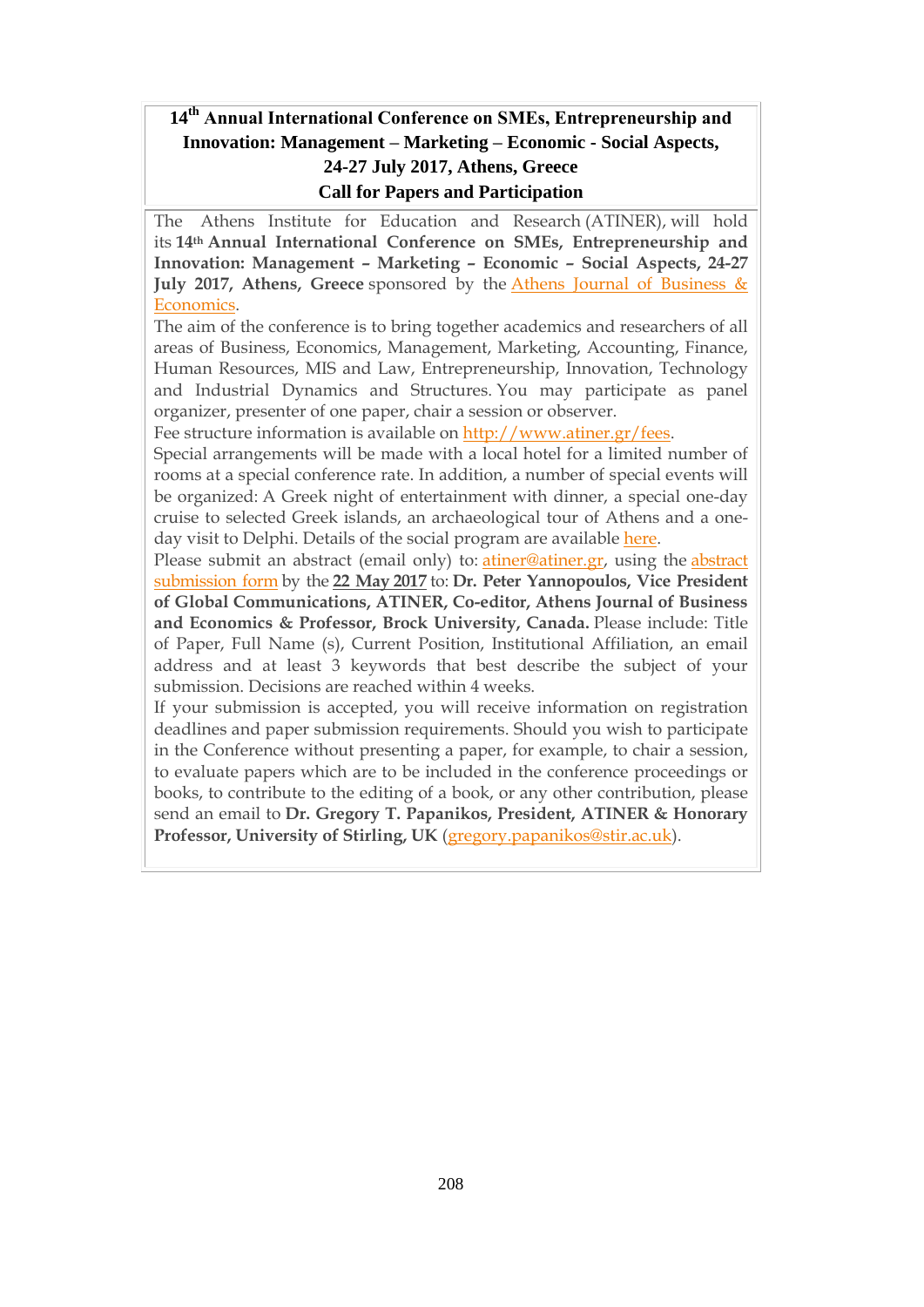# **4 th Annual International Conference on Social Sciences, 24-27 July 2017, Athens, Greece Call for Papers and Participation**

The Social Sciences [Research](http://www.atiner.gr/SSRD.htm) Division (SSRD) of the Athens Institute for Education and Research (ATINER) will hold its **4th Annual International Conference on Social Sciences, 24-27 July 2017, Athens, Greece**. In the past, the seven [research](http://www.atiner.gr/SSRD.htm) units of SSRD have organized more than 50 annual international conferences on economics, sociology psychology, politics & international affairs, the mass media & communication, anthropology, as well as population & demography.

Papers from all branches of social sciences are welcome: Anthropology, Media and Communication Studies, Economics, Education, Human Geography, Political science, Public Administration, Psychology and Sociology. Papers on Social Research and Social Theory are also welcome. You may participate as panel organizer, presenter of one paper, chair a session or observer.

Fee structure information is available on [http://www.atiner.gr/fees.](http://www.atiner.gr/fees)

Special arrangements will be made with a local hotel for a limited number of rooms at a special conference rate. In addition, a number of special events will be organized: A Greek night of entertainment with dinner, a special one-day cruise to selected Greek islands, an archaeological tour of Athens and a oneday visit to Delphi. Details of the social program are available [here.](http://www.atiner.gr/social-program)

Please submit an abstract (email only) to: [atiner@atiner.gr,](mailto:atiner@atiner.gr) using the [abstract](http://www.atiner.gr/2017/FORM-SOS.doc) [submission](http://www.atiner.gr/2017/FORM-SOS.doc) form by the **22 May 2017** to: **Dr. Gregory A. Katsas, Head, [Sociology](http://www.atiner.gr/docs/SOCIOLOGY_UNIT.htm) Research Unit, ATINER & Associate Professor, The American College of Greece-Deree College, Greece** or **Dr. Ioannis Stivachtis, Director Social Sciences Research [Division,](http://www.atiner.gr/SSRD.htm) ATINER & Director, International Studies Program Virginia Tech – Virginia Polytechnic Institute & State University, USA.**

. Please include: Title of Paper, Full Name (s), Current Position, Institutional Affiliation, an email address and at least 3 keywords that best describe the subject of your submission. Decisions are reached within 4 weeks.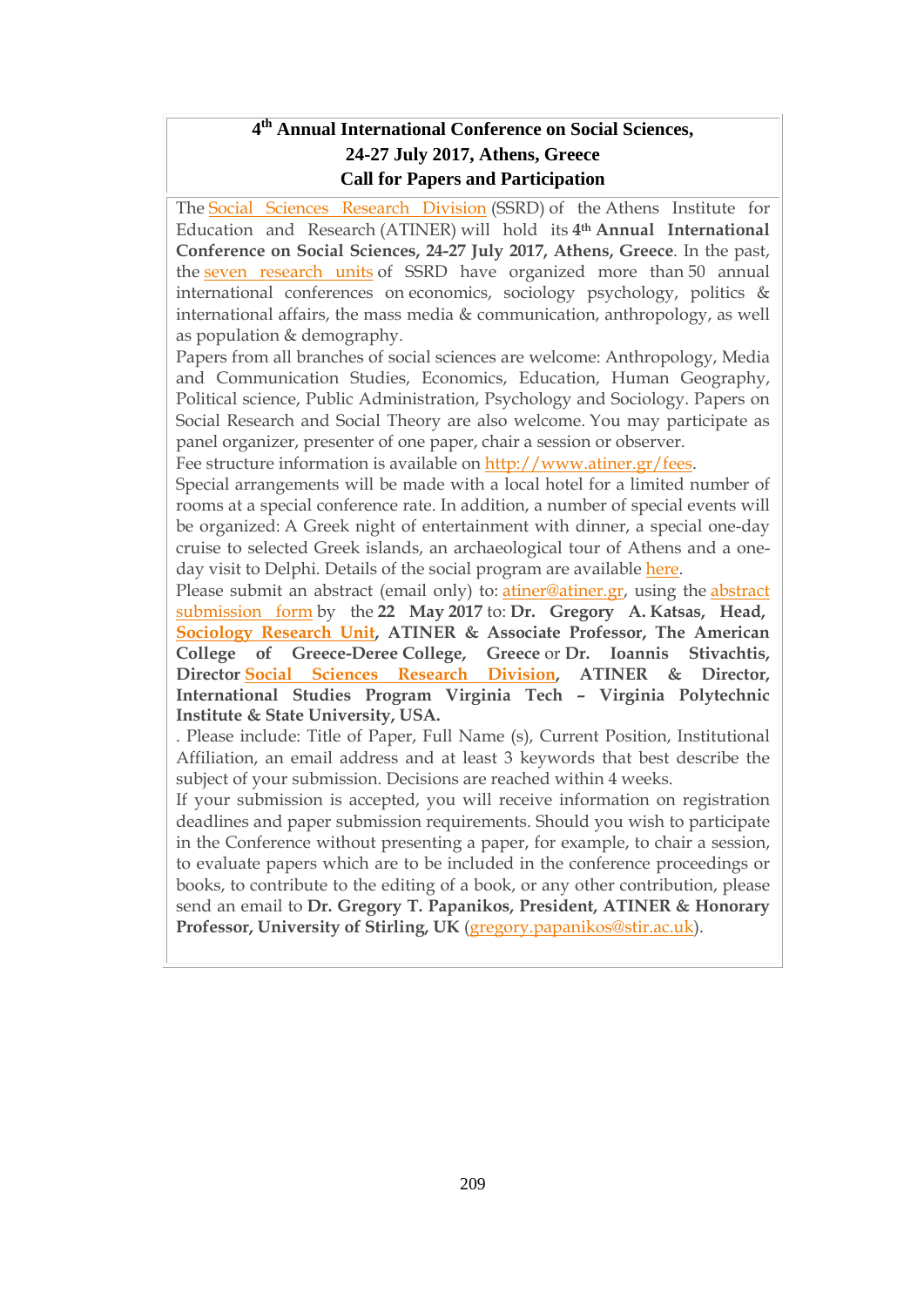## **Recent Books Published by The [Business & Law Research](http://www.atiner.gr/BLRD.htm)  [Division](http://www.atiner.gr/BLRD.htm) & [The Economics Research Unit](http://www.atiner.gr/ECONOMICS-UNIT.htm)**

| Economics<br>Introduction<br><b>Contents</b><br>and<br>Cover<br>And Mercantile<br>Anna Chronopoulou<br>Law: Selected<br><b>Issues</b><br>David A. Frenkel<br>2016<br>Selected Issues in<br>Preface and<br>Table of<br><b>Book</b><br>Modern<br><b>Introduction</b><br><b>Contents</b><br>Cover<br>Jurisprudence<br>Theoretical and<br>Nicolas Grigoriou<br>Empirical<br>Table of<br>Preface and<br><b>Book</b><br>2014<br>& Cleopatra<br>Reflections in<br><b>Introduction</b><br><b>Contents</b><br>Cover<br>Veloutsou<br>Marketing<br>Intercultural<br>Dialogue on<br>Sabine Bohnet-<br>Health Economics,<br><b>Preface and</b><br><b>Table of</b><br><b>Book</b><br>2014<br>Joschko & Zoe<br>Introduction<br>Management and<br><b>Contents</b><br>Cover<br><b>Boutsioli</b><br>Policy: Challenges<br>and Chances<br>Issues in<br>International<br>Yannis A.<br>Preface and<br><b>Table of</b><br><b>Book</b><br>2014<br>Stivachtis &<br>Politics,<br>Introduction<br><b>Contents</b><br>Cover<br>Economy, and<br><b>Christopher Price</b><br>Governance<br>Private Law,<br>Table of<br>Preface and<br><b>Book</b><br>2014<br>Public Law and<br>David A. Frenkel<br>Introduction<br><b>Contents</b><br>Cover<br>Human Rights<br><b>Selected Legal</b><br>Preface and<br><b>Table of</b><br><b>Book</b><br>2014<br>Issues in<br>David A. Frenkel<br>Introduction<br><b>Contents</b><br>Cover<br>Economics<br>Essays on Growth,<br>Gregory T.<br>Table of<br>Preface and<br><b>Book</b><br>2013<br>Development and<br>Introduction<br>Papanikos<br><b>Contents</b><br>Cover<br>Finance<br>Public Law and<br>Table of<br>Preface and<br><b>Book</b><br>David A. Frenkel<br>Social Human<br>2013<br>Introduction<br><b>Cover</b><br><b>Contents</b><br>Rights<br>Economy and<br>Preface and<br>Table of<br><b>Book</b><br>2013<br>Commercial Law -<br>David A. Frenkel<br><b>Introduction</b><br><b>Contents</b><br><u>Cover</u><br><b>Selected Issues</b> | The Legal<br>Profession:<br>Preface and<br>Table of<br><b>Book</b><br>2013<br>David A. Frenkel<br><b>Education</b> and<br><b>Introduction</b><br><b>Contents</b><br><b>Cover</b> | 2016 | Business,          | David A. Frenkel | Table of | Preface and | <b>Book</b> |
|----------------------------------------------------------------------------------------------------------------------------------------------------------------------------------------------------------------------------------------------------------------------------------------------------------------------------------------------------------------------------------------------------------------------------------------------------------------------------------------------------------------------------------------------------------------------------------------------------------------------------------------------------------------------------------------------------------------------------------------------------------------------------------------------------------------------------------------------------------------------------------------------------------------------------------------------------------------------------------------------------------------------------------------------------------------------------------------------------------------------------------------------------------------------------------------------------------------------------------------------------------------------------------------------------------------------------------------------------------------------------------------------------------------------------------------------------------------------------------------------------------------------------------------------------------------------------------------------------------------------------------------------------------------------------------------------------------------------------------------------------------------------------------------------------------------------------------------------------------------------------------------------------------------------------------------------------------|----------------------------------------------------------------------------------------------------------------------------------------------------------------------------------|------|--------------------|------------------|----------|-------------|-------------|
|                                                                                                                                                                                                                                                                                                                                                                                                                                                                                                                                                                                                                                                                                                                                                                                                                                                                                                                                                                                                                                                                                                                                                                                                                                                                                                                                                                                                                                                                                                                                                                                                                                                                                                                                                                                                                                                                                                                                                          |                                                                                                                                                                                  |      |                    |                  |          |             |             |
|                                                                                                                                                                                                                                                                                                                                                                                                                                                                                                                                                                                                                                                                                                                                                                                                                                                                                                                                                                                                                                                                                                                                                                                                                                                                                                                                                                                                                                                                                                                                                                                                                                                                                                                                                                                                                                                                                                                                                          |                                                                                                                                                                                  |      |                    |                  |          |             |             |
|                                                                                                                                                                                                                                                                                                                                                                                                                                                                                                                                                                                                                                                                                                                                                                                                                                                                                                                                                                                                                                                                                                                                                                                                                                                                                                                                                                                                                                                                                                                                                                                                                                                                                                                                                                                                                                                                                                                                                          |                                                                                                                                                                                  |      |                    |                  |          |             |             |
|                                                                                                                                                                                                                                                                                                                                                                                                                                                                                                                                                                                                                                                                                                                                                                                                                                                                                                                                                                                                                                                                                                                                                                                                                                                                                                                                                                                                                                                                                                                                                                                                                                                                                                                                                                                                                                                                                                                                                          |                                                                                                                                                                                  |      |                    |                  |          |             |             |
|                                                                                                                                                                                                                                                                                                                                                                                                                                                                                                                                                                                                                                                                                                                                                                                                                                                                                                                                                                                                                                                                                                                                                                                                                                                                                                                                                                                                                                                                                                                                                                                                                                                                                                                                                                                                                                                                                                                                                          |                                                                                                                                                                                  |      |                    |                  |          |             |             |
|                                                                                                                                                                                                                                                                                                                                                                                                                                                                                                                                                                                                                                                                                                                                                                                                                                                                                                                                                                                                                                                                                                                                                                                                                                                                                                                                                                                                                                                                                                                                                                                                                                                                                                                                                                                                                                                                                                                                                          |                                                                                                                                                                                  |      |                    |                  |          |             |             |
|                                                                                                                                                                                                                                                                                                                                                                                                                                                                                                                                                                                                                                                                                                                                                                                                                                                                                                                                                                                                                                                                                                                                                                                                                                                                                                                                                                                                                                                                                                                                                                                                                                                                                                                                                                                                                                                                                                                                                          |                                                                                                                                                                                  |      |                    |                  |          |             |             |
|                                                                                                                                                                                                                                                                                                                                                                                                                                                                                                                                                                                                                                                                                                                                                                                                                                                                                                                                                                                                                                                                                                                                                                                                                                                                                                                                                                                                                                                                                                                                                                                                                                                                                                                                                                                                                                                                                                                                                          |                                                                                                                                                                                  |      |                    |                  |          |             |             |
|                                                                                                                                                                                                                                                                                                                                                                                                                                                                                                                                                                                                                                                                                                                                                                                                                                                                                                                                                                                                                                                                                                                                                                                                                                                                                                                                                                                                                                                                                                                                                                                                                                                                                                                                                                                                                                                                                                                                                          |                                                                                                                                                                                  |      |                    |                  |          |             |             |
|                                                                                                                                                                                                                                                                                                                                                                                                                                                                                                                                                                                                                                                                                                                                                                                                                                                                                                                                                                                                                                                                                                                                                                                                                                                                                                                                                                                                                                                                                                                                                                                                                                                                                                                                                                                                                                                                                                                                                          |                                                                                                                                                                                  |      |                    |                  |          |             |             |
|                                                                                                                                                                                                                                                                                                                                                                                                                                                                                                                                                                                                                                                                                                                                                                                                                                                                                                                                                                                                                                                                                                                                                                                                                                                                                                                                                                                                                                                                                                                                                                                                                                                                                                                                                                                                                                                                                                                                                          |                                                                                                                                                                                  |      |                    |                  |          |             |             |
|                                                                                                                                                                                                                                                                                                                                                                                                                                                                                                                                                                                                                                                                                                                                                                                                                                                                                                                                                                                                                                                                                                                                                                                                                                                                                                                                                                                                                                                                                                                                                                                                                                                                                                                                                                                                                                                                                                                                                          |                                                                                                                                                                                  |      |                    |                  |          |             |             |
|                                                                                                                                                                                                                                                                                                                                                                                                                                                                                                                                                                                                                                                                                                                                                                                                                                                                                                                                                                                                                                                                                                                                                                                                                                                                                                                                                                                                                                                                                                                                                                                                                                                                                                                                                                                                                                                                                                                                                          |                                                                                                                                                                                  |      |                    |                  |          |             |             |
|                                                                                                                                                                                                                                                                                                                                                                                                                                                                                                                                                                                                                                                                                                                                                                                                                                                                                                                                                                                                                                                                                                                                                                                                                                                                                                                                                                                                                                                                                                                                                                                                                                                                                                                                                                                                                                                                                                                                                          |                                                                                                                                                                                  |      |                    |                  |          |             |             |
|                                                                                                                                                                                                                                                                                                                                                                                                                                                                                                                                                                                                                                                                                                                                                                                                                                                                                                                                                                                                                                                                                                                                                                                                                                                                                                                                                                                                                                                                                                                                                                                                                                                                                                                                                                                                                                                                                                                                                          |                                                                                                                                                                                  |      |                    |                  |          |             |             |
|                                                                                                                                                                                                                                                                                                                                                                                                                                                                                                                                                                                                                                                                                                                                                                                                                                                                                                                                                                                                                                                                                                                                                                                                                                                                                                                                                                                                                                                                                                                                                                                                                                                                                                                                                                                                                                                                                                                                                          |                                                                                                                                                                                  |      |                    |                  |          |             |             |
|                                                                                                                                                                                                                                                                                                                                                                                                                                                                                                                                                                                                                                                                                                                                                                                                                                                                                                                                                                                                                                                                                                                                                                                                                                                                                                                                                                                                                                                                                                                                                                                                                                                                                                                                                                                                                                                                                                                                                          |                                                                                                                                                                                  |      |                    |                  |          |             |             |
|                                                                                                                                                                                                                                                                                                                                                                                                                                                                                                                                                                                                                                                                                                                                                                                                                                                                                                                                                                                                                                                                                                                                                                                                                                                                                                                                                                                                                                                                                                                                                                                                                                                                                                                                                                                                                                                                                                                                                          |                                                                                                                                                                                  |      |                    |                  |          |             |             |
|                                                                                                                                                                                                                                                                                                                                                                                                                                                                                                                                                                                                                                                                                                                                                                                                                                                                                                                                                                                                                                                                                                                                                                                                                                                                                                                                                                                                                                                                                                                                                                                                                                                                                                                                                                                                                                                                                                                                                          |                                                                                                                                                                                  |      |                    |                  |          |             |             |
|                                                                                                                                                                                                                                                                                                                                                                                                                                                                                                                                                                                                                                                                                                                                                                                                                                                                                                                                                                                                                                                                                                                                                                                                                                                                                                                                                                                                                                                                                                                                                                                                                                                                                                                                                                                                                                                                                                                                                          |                                                                                                                                                                                  |      |                    |                  |          |             |             |
|                                                                                                                                                                                                                                                                                                                                                                                                                                                                                                                                                                                                                                                                                                                                                                                                                                                                                                                                                                                                                                                                                                                                                                                                                                                                                                                                                                                                                                                                                                                                                                                                                                                                                                                                                                                                                                                                                                                                                          |                                                                                                                                                                                  |      |                    |                  |          |             |             |
|                                                                                                                                                                                                                                                                                                                                                                                                                                                                                                                                                                                                                                                                                                                                                                                                                                                                                                                                                                                                                                                                                                                                                                                                                                                                                                                                                                                                                                                                                                                                                                                                                                                                                                                                                                                                                                                                                                                                                          |                                                                                                                                                                                  |      |                    |                  |          |             |             |
|                                                                                                                                                                                                                                                                                                                                                                                                                                                                                                                                                                                                                                                                                                                                                                                                                                                                                                                                                                                                                                                                                                                                                                                                                                                                                                                                                                                                                                                                                                                                                                                                                                                                                                                                                                                                                                                                                                                                                          |                                                                                                                                                                                  |      |                    |                  |          |             |             |
|                                                                                                                                                                                                                                                                                                                                                                                                                                                                                                                                                                                                                                                                                                                                                                                                                                                                                                                                                                                                                                                                                                                                                                                                                                                                                                                                                                                                                                                                                                                                                                                                                                                                                                                                                                                                                                                                                                                                                          |                                                                                                                                                                                  |      |                    |                  |          |             |             |
|                                                                                                                                                                                                                                                                                                                                                                                                                                                                                                                                                                                                                                                                                                                                                                                                                                                                                                                                                                                                                                                                                                                                                                                                                                                                                                                                                                                                                                                                                                                                                                                                                                                                                                                                                                                                                                                                                                                                                          |                                                                                                                                                                                  |      |                    |                  |          |             |             |
|                                                                                                                                                                                                                                                                                                                                                                                                                                                                                                                                                                                                                                                                                                                                                                                                                                                                                                                                                                                                                                                                                                                                                                                                                                                                                                                                                                                                                                                                                                                                                                                                                                                                                                                                                                                                                                                                                                                                                          |                                                                                                                                                                                  |      |                    |                  |          |             |             |
|                                                                                                                                                                                                                                                                                                                                                                                                                                                                                                                                                                                                                                                                                                                                                                                                                                                                                                                                                                                                                                                                                                                                                                                                                                                                                                                                                                                                                                                                                                                                                                                                                                                                                                                                                                                                                                                                                                                                                          |                                                                                                                                                                                  |      |                    |                  |          |             |             |
|                                                                                                                                                                                                                                                                                                                                                                                                                                                                                                                                                                                                                                                                                                                                                                                                                                                                                                                                                                                                                                                                                                                                                                                                                                                                                                                                                                                                                                                                                                                                                                                                                                                                                                                                                                                                                                                                                                                                                          |                                                                                                                                                                                  |      |                    |                  |          |             |             |
|                                                                                                                                                                                                                                                                                                                                                                                                                                                                                                                                                                                                                                                                                                                                                                                                                                                                                                                                                                                                                                                                                                                                                                                                                                                                                                                                                                                                                                                                                                                                                                                                                                                                                                                                                                                                                                                                                                                                                          |                                                                                                                                                                                  |      |                    |                  |          |             |             |
|                                                                                                                                                                                                                                                                                                                                                                                                                                                                                                                                                                                                                                                                                                                                                                                                                                                                                                                                                                                                                                                                                                                                                                                                                                                                                                                                                                                                                                                                                                                                                                                                                                                                                                                                                                                                                                                                                                                                                          |                                                                                                                                                                                  |      |                    |                  |          |             |             |
|                                                                                                                                                                                                                                                                                                                                                                                                                                                                                                                                                                                                                                                                                                                                                                                                                                                                                                                                                                                                                                                                                                                                                                                                                                                                                                                                                                                                                                                                                                                                                                                                                                                                                                                                                                                                                                                                                                                                                          |                                                                                                                                                                                  |      |                    |                  |          |             |             |
|                                                                                                                                                                                                                                                                                                                                                                                                                                                                                                                                                                                                                                                                                                                                                                                                                                                                                                                                                                                                                                                                                                                                                                                                                                                                                                                                                                                                                                                                                                                                                                                                                                                                                                                                                                                                                                                                                                                                                          |                                                                                                                                                                                  |      |                    |                  |          |             |             |
|                                                                                                                                                                                                                                                                                                                                                                                                                                                                                                                                                                                                                                                                                                                                                                                                                                                                                                                                                                                                                                                                                                                                                                                                                                                                                                                                                                                                                                                                                                                                                                                                                                                                                                                                                                                                                                                                                                                                                          |                                                                                                                                                                                  |      |                    |                  |          |             |             |
|                                                                                                                                                                                                                                                                                                                                                                                                                                                                                                                                                                                                                                                                                                                                                                                                                                                                                                                                                                                                                                                                                                                                                                                                                                                                                                                                                                                                                                                                                                                                                                                                                                                                                                                                                                                                                                                                                                                                                          |                                                                                                                                                                                  |      |                    |                  |          |             |             |
|                                                                                                                                                                                                                                                                                                                                                                                                                                                                                                                                                                                                                                                                                                                                                                                                                                                                                                                                                                                                                                                                                                                                                                                                                                                                                                                                                                                                                                                                                                                                                                                                                                                                                                                                                                                                                                                                                                                                                          |                                                                                                                                                                                  |      |                    |                  |          |             |             |
|                                                                                                                                                                                                                                                                                                                                                                                                                                                                                                                                                                                                                                                                                                                                                                                                                                                                                                                                                                                                                                                                                                                                                                                                                                                                                                                                                                                                                                                                                                                                                                                                                                                                                                                                                                                                                                                                                                                                                          |                                                                                                                                                                                  |      |                    |                  |          |             |             |
|                                                                                                                                                                                                                                                                                                                                                                                                                                                                                                                                                                                                                                                                                                                                                                                                                                                                                                                                                                                                                                                                                                                                                                                                                                                                                                                                                                                                                                                                                                                                                                                                                                                                                                                                                                                                                                                                                                                                                          |                                                                                                                                                                                  |      |                    |                  |          |             |             |
|                                                                                                                                                                                                                                                                                                                                                                                                                                                                                                                                                                                                                                                                                                                                                                                                                                                                                                                                                                                                                                                                                                                                                                                                                                                                                                                                                                                                                                                                                                                                                                                                                                                                                                                                                                                                                                                                                                                                                          |                                                                                                                                                                                  |      |                    |                  |          |             |             |
|                                                                                                                                                                                                                                                                                                                                                                                                                                                                                                                                                                                                                                                                                                                                                                                                                                                                                                                                                                                                                                                                                                                                                                                                                                                                                                                                                                                                                                                                                                                                                                                                                                                                                                                                                                                                                                                                                                                                                          |                                                                                                                                                                                  |      | Ethics in Practice |                  |          |             |             |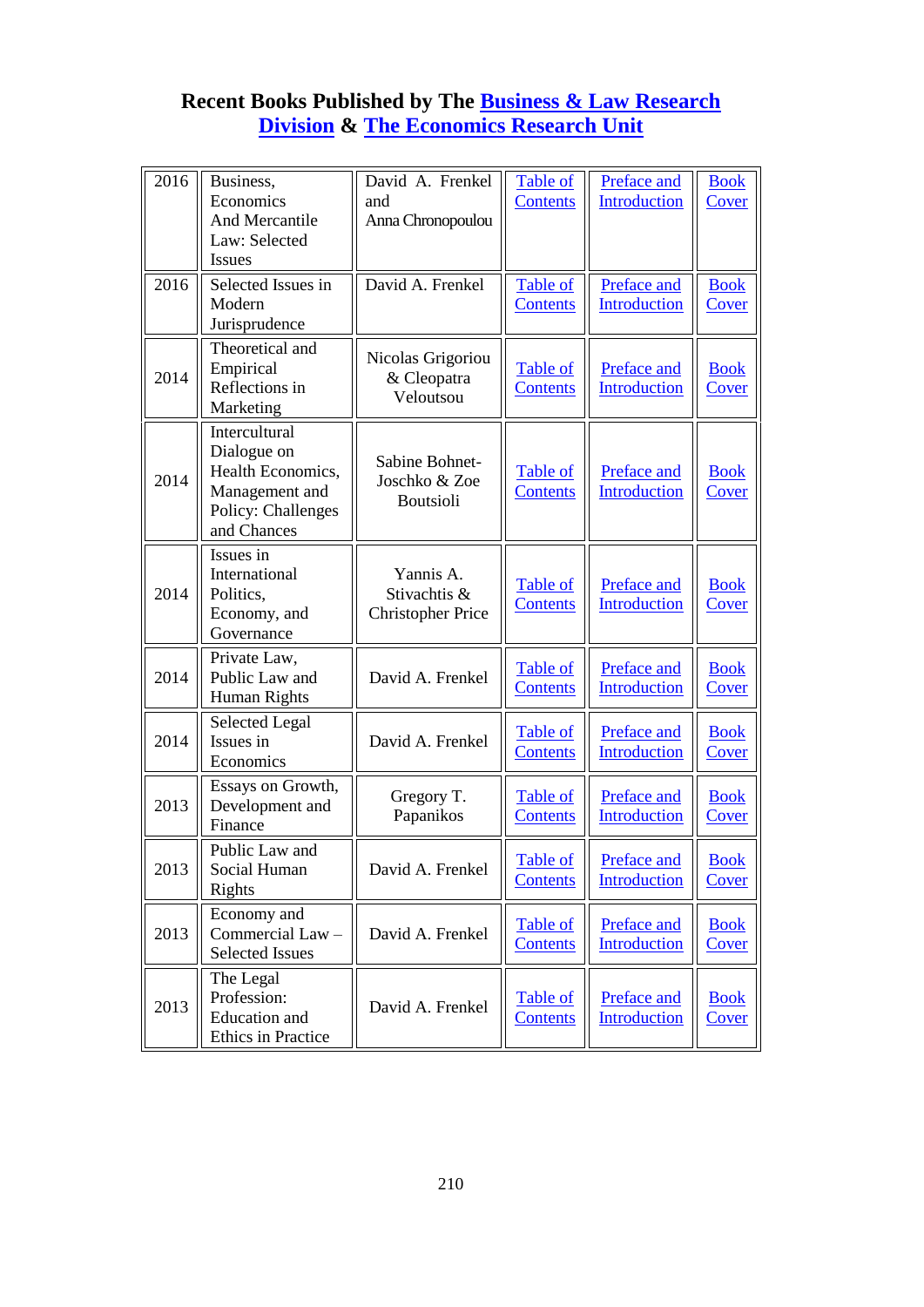| 2012 | <b>Economic Essays</b>                                                                     | Gregory T.<br>Papanikos                            | Table of<br><b>Contents</b> | Preface and<br><b>Introduction</b> | <b>Book</b><br>Cover |
|------|--------------------------------------------------------------------------------------------|----------------------------------------------------|-----------------------------|------------------------------------|----------------------|
| 2012 | Financial Crisis,<br>Globalisation<br>and Regulatory<br>Reform                             | David A. Frenkel<br>and Carsten<br>Gerner-Beuerle  | Table of<br><b>Contents</b> | Preface and<br><b>Introduction</b> | <b>Book</b><br>Cover |
| 2012 | Financial Crises,<br>Impact and<br>Response: The<br>View from the<br><b>Emerging World</b> | Peter Koveos                                       | Table of<br>Contents        | Preface and<br><b>Introduction</b> | <b>Book</b><br>Cover |
| 2011 | New Perspective<br>of Contemporary<br>Marketing                                            | <b>Edgar Centeno</b><br>and Cleopatra<br>Veloutsou | Table of<br><b>Contents</b> | Preface and<br><b>Introduction</b> | <b>Book</b><br>Cover |
| 2011 | <b>Health Studies:</b><br>Economics,<br>Management and<br>Policy                           | Douglas Angus<br>and Zoe Boutsioli                 | Table of<br><b>Contents</b> | Preface and<br><b>Introduction</b> | <b>Book</b><br>Cover |
| 2011 | International<br>Developments in<br>Management<br>Research                                 | Gregory T.<br>Papanikos                            | Table of<br><b>Contents</b> | Preface and<br><b>Introduction</b> | <b>Book</b><br>Cover |
| 2011 | International<br>Relations, Culture<br>and Global<br>Finance                               | Akis Kalaitzidis                                   | Table of<br><b>Contents</b> | Preface and<br>Introduction        | <b>Book</b><br>Cover |

The full list of ATINER's publications is available on <http://www.atiner.gr/Publications.htm>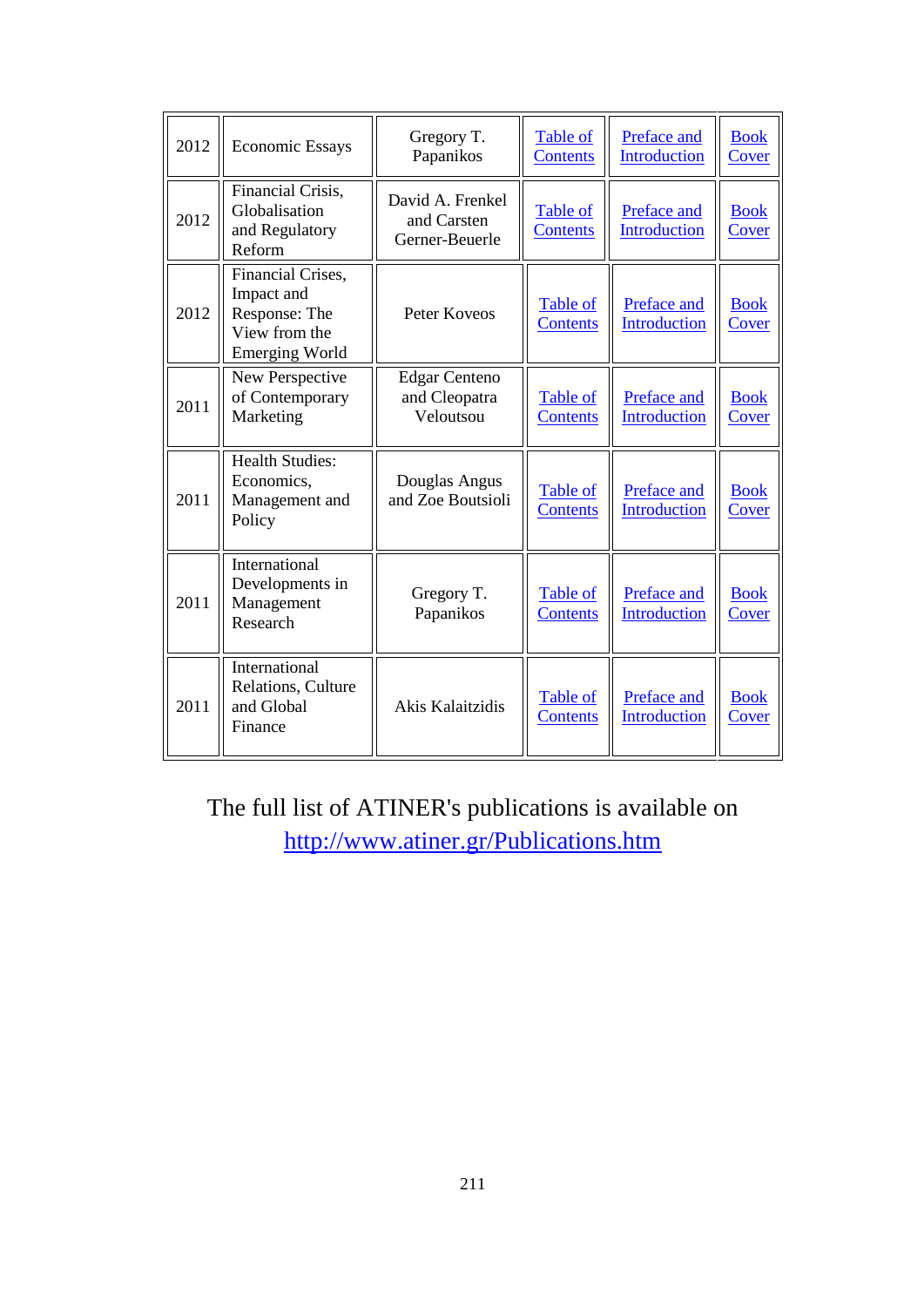The **Academic Committee** consists of (a) the Executive Committee Members (b) the Heads and Deputy Heads of the Institute's [Research](http://www.atiner.gr/RESEARCH-DIVISIONS.htm) Units (c) Academics Responsible for a Conference and (d) Distinguished Professors.

- Dr. Gregory T. Papanikos, President, ATINER, Greece. 2. Dr. Nicholas Pappas, Vice-President of Academics, ATINER, Greece & Professor, Sam Houston University, USA.
- 3. Dr. Panagiotis Petratos, Vice President of ICT, ATINER & Associate Professor of Computer Information Systems, California State University, Stanislaus, USA.
- 4. Dr. George Poulos, Vice President of Research, ATINER & Emeritus Professor, University of South Africa, South Africa.
- 5. Dr. Chris Sakellariou, Vice President of Financial Affairs, ATINER, Greece & Associate Professor, Nanyang Technological University, Singapore.
- Dr. Zoe Boutsioli, Secretary General, ATINER & Instructor, Open University of Greece.
- 7. Dr. Nicolas Papadopoulos, Distinguished Academic Member, ATINER & Chancellor's Professor & Professor of Marketing and International Business, Director, International Business Study Group, Eric Sprott School of Business, Carleton University, Canada.
- 8. Dr. Michael P. Malloy, Director, Business and Law Research Division, ATINER & Distinguished Professor, McGeorge School of Law, University of the Pacific, USA.
- 9. Dr. Nicholas N. Patricios, Director, Engineering & Architecture Research Division, ATINER & Professor & Dean Emeritus, School of Architecture, University of Miami, USA.
- 10. Dr. Ioannis Stivachtis, Director, Social Sciences Research Division, ATINER & Director, Int'l Studies Program Virginia Tech-Virginia Polytechnic Institute & State University, USA.
- 11. Dr. Mert Uydaci, Director, Human Development Research Division, ATINER & Professor, Marmara University, Turkey.
- 12. Dr. David Philip Wick, Director, Arts and Humanities Research Division, ATINER & Professor of History, Gordon College, USA.
- 13. Dr. Nicolas Abatzoglou, Head, Environment Research Unit, ATINER & Professor, Department of Chemical & Biotechnological Engineering, University of Sherbrook, Canada, Chair Pfizer, PAT in Pharmaceutical Engineering, Director GREEN-TPV and GRTP-C & Pwelcomes.
- 14. Dr. Vladimir Akis, Head, Mathematics & Statistics [Research Unit,](http://www.atiner.gr/docs/MATHEMATICS_UNIT.htm) ATINER & Professor of Mathematics and Computer Science, California State University, Los Angeles, USA.
- 15. Mr. Christos Anagnostopoulos, Head, Sports Research Unit, ATINER & Lecturer, Coventry University, U.K.
- 16. Dr. Stephen Andrew Arbury, Head, Visual and Performing Arts Research Unit, ATINER & Professor of Art History, Radford University, USA.
- 17. Dr. Tala Awada, Head[, Agriculture Research Unit,](http://www.atiner.gr/AGRICULTURE_UNIT.htm)  ATINER & Professor, University of Nebraska, USA.
- 18. Dr. Sharon Bolton, Head, Management Research Unit, ATINER & Professor of Organizational Analysis - Director of Research, The Management School, University of Stirling, UK.
- 19. Dr. Jayoung Che, Head, History Research Unit, ATINER & Research Professor, Institute for the Mediterranean Studies, Pusan University of Foreign Studies, Republic of Korea.
- 20. Dr. Paul Contoyannis, Head, Health Research Unit, ATINER & Associate Professor, McMaster University, Canada.
- 21. Dr. David A. Frenkel, Head[, Law Research Unit,](http://www.atiner.gr/docs/LAW_UNIT.htm)  ATINER & Professor, Ben-Gurion University, Beer-Sheva, Israel.
- 22. Dr. Patricia Hanna, Head, Philosophy Research Unit, ATINER & Professor, University of Utah, USA.
- 23. Dr. Valia Kasimati, Head, Tourism Research Unit, ATINER.
- 24. Dr. Gregory A. Katsas, Head, Sociology Research Unit, ATINER & Associate Professor, The American College of Greece-Deree College, Greece.
- 25. Dr. Peter Koveos, Head[, Accounting & Finance](http://www.atiner.gr/docs/ACCOUNTING_UNIT.htm)  [Research Unit,](http://www.atiner.gr/docs/ACCOUNTING_UNIT.htm) ATINER & Professor of Finance, Syracuse University, USA.
- 26. Dr. Alexander Makedon, Head, Education Research Unit, ATINER & Professor of Philosophy of Education, Arellano University in Manila, Philippines.
- 27. Dr. Yorgo Pasadeos, Head[, Mass Media and](http://www.atiner.gr/docs/MEDIA_UNIT.htm)  [Communication Research Unit,](http://www.atiner.gr/docs/MEDIA_UNIT.htm) ATINER & Professor Emeritus, University of Alabama, USA.
- 28. Dr. Thanos Patelis, Head, Psychology Research Unit, ATINER, Senior Associate, Center for Assessment, USA & Research Scholar, Graduate School of Education, Fordham University, USA.
- 29. Dr. John Roufagalas, Head, Economics Research Unit, ATINER & Professor of Economics, Troy University, USA.
- 30. Dr. Gilda Socarras, Head, Languages & Linguistics Research Unit, ATINER & Assistant Professor, Auburn University, USA.
- 31. Dr. Theodore Trafalis, Head, Industrial [Engineering](http://www.atiner.gr/INDUSTRIAL-UNIT.htm)  [Research Unit,](http://www.atiner.gr/INDUSTRIAL-UNIT.htm) ATINER & Professor of Industrial and Systems Engineering, The University of Oklahoma, USA.
- 32. Dr. Cleopatra Veloutsou, Head[, Marketing Research](http://www.atiner.gr/docs/MARKETING_UNIT.htm)  [Unit,](http://www.atiner.gr/docs/MARKETING_UNIT.htm) ATINER & Senior Lecturer in Marketing, University of Glasgow, U.K.
- 33. Dr. Thomas Attard, Academic Member, ATINER & Associate Research Professor, Arizona State University, USA.
- 34. Dr. Vasileios Filios, Academic Member, ATINER & Associate Professor, University of Ioannina, Greece.
- 35. Dr. Constantine Georgakis, Academic Member, ATINER & Associate Professor, DePaul University, USA.
- 36. Dr. Nota Klentrou, Academic Member, ATINER & Professor, Department of Physical Education & Kinesiology, Brock University, Canada.
- 37. Dr. Maria Konstantaki, Academic Member, ATINER & Lecturer, Buckinghamshire New University, UK.
- 38. Dr. Ethel Petrou, Academic Member, ATINER & Professor and Chair, Department of Physics, Erie Community College-South, State University of New York, USA.
- 39. Dr. Andreas Toupadakis, Academic Member, ATINER & Lecturer, University of California, Davis, USA.
- 40. Dr. David M. Wood, Academic Member, [Health](http://www.atiner.gr/docs/HEALTH_UNIT.htm)  [Research Unit](http://www.atiner.gr/docs/HEALTH_UNIT.htm) and [Chemistry Research Unit,](http://www.atiner.gr/CHEMISTRY-UNIT.htm) ATINER & Research Fellow, Institute of Pharmaceutical Sciences, King's College London, U.K.
- 41. Dr. Peter Yannopoulos, Academic Member, ATINER & Professor, Brock University, Canada.
- 42. Dr. Barbara Zagaglia, Academic Member, ATINER & Assistant Professor, Polytechnic University of Marche, Italy.